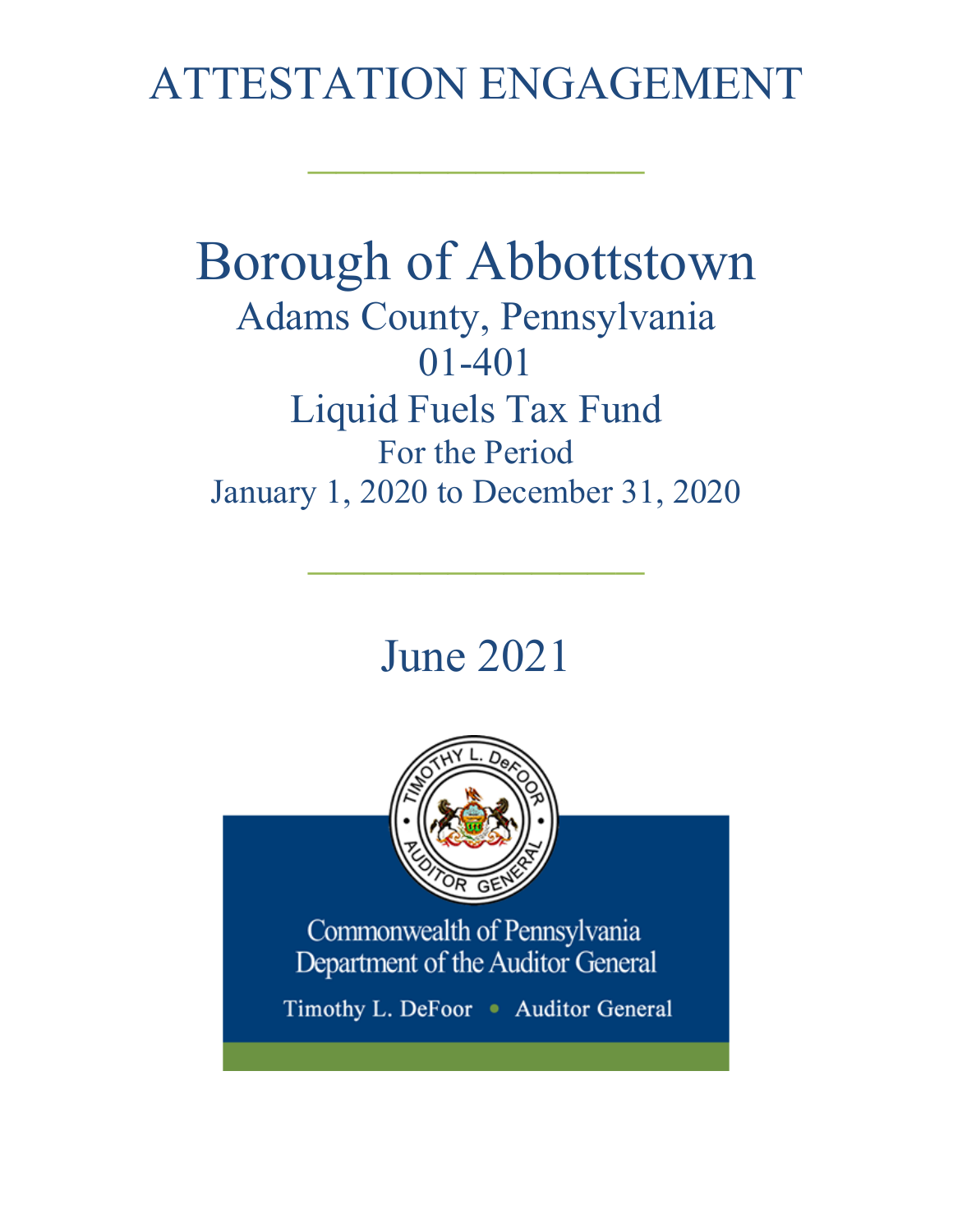

**Commonwealth of Pennsylvania** Department of the Auditor General Harrisburg, PA 17120-0018 Facebook: Pennsylvania Auditor General Twitter: @PAAuditorGen www.PaAuditor.gov

TIMOTHY L. DEFOOR **AUDITOR GENERAL** 

# Independent Auditor's Report

Yassmin Gramian, P.E. Acting Secretary Department of Transportation Harrisburg, PA 17120

We examined the accompanying Form MS-965 With Adjustments for the Liquid Fuels Tax Fund of the Borough of Abbottstown, Adams County, for the period January 1, 2020 to December 31, 2020. The municipality's management is responsible for presenting the Form MS-965 in accordance with the criteria described in the Background section of this report and the Department of Transportation's *Publication 9*. Our responsibility is to express an opinion on the Form MS-965 With Adjustments based on our examination.

Our examination was conducted in accordance with attestation standards established by the American Institute of Certified Public Accountants and the standards applicable to attestation engagements contained in *Government Auditing Standards* issued by the Comptroller General of the United States. Those standards require that we plan and perform the examination to obtain reasonable assurance about whether the Form MS-965 is presented in accordance with the criteria described above, in all material respects. An examination involves performing procedures to obtain evidence about the Form MS-965. The nature, timing and extent of the procedures selected depend on our judgement, including an assessment of the risks of material misstatement of the Form MS-965, whether due to fraud or error. We believe that the evidence we obtained is sufficient and appropriate to provide a reasonable basis for our opinion.

We are mandated by Section 403 of *The Fiscal Code*, 72 P.S. § 403, to audit each municipality's Liquid Fuels Tax Fund to ensure that funds received are expended in accordance with applicable laws and regulations. *Government Auditing Standards* issued by the Comptroller General of the United States include attestation engagements as a separate type of audit. An attestation engagement performed pursuant to *Government Auditing Standards* involves additional standards that exceed the standards provided by the American Institute of Certified Public Accountants. Accordingly, this attestation engagement complies with both *Government Auditing Standards* and Section 403 of *The Fiscal Code*.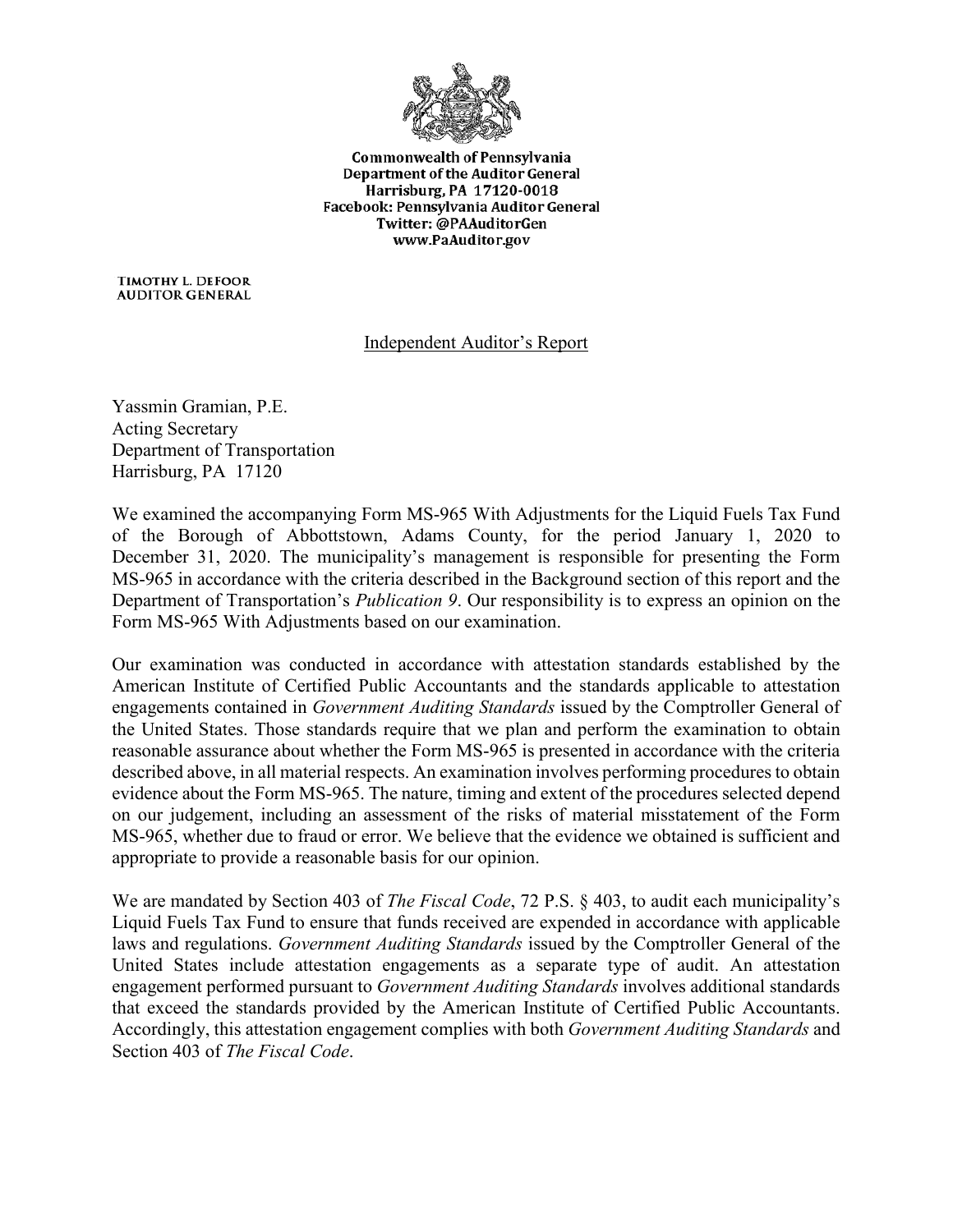#### Independent Auditor's Report (Continued)

In our opinion, the Form MS-965 With Adjustments presents, in all material respects, the information required by the Pennsylvania Department of Transportation for the Liquid Fuels Tax Fund of the Borough of Abbottstown, Adams County, for the period January 1, 2020 to December 31, 2020, in accordance with the criteria described in the Background section of this report and the Department of Transportation's *Publication 9*.

In accordance with *Government Auditing Standards*, we are required to report all deficiencies that are considered to be significant deficiencies or material weaknesses in internal control; fraud and noncompliance with provisions of laws or regulations that have a material effect on the Form MS-965; and any other instances that warrant the attention of those charged with governance; noncompliance with provisions of contracts or grant agreements, and abuse that has a material effect on the Form MS-965. We are also required to obtain and report the views of responsible officials concerning the findings, conclusions, and recommendations, as well as any planned corrective actions. We performed our examination to express an opinion on whether the Form MS-965 is presented in accordance with the criteria described above and not for the purpose of expressing an opinion on internal control over reporting on the Form MS-965 or on compliance and other matters; accordingly, we express no such opinions.

A *deficiency in internal control* exists when the design or operation of a control does not allow management or employees, in the normal course of performing their assigned functions, to prevent, or detect and correct, misstatements on a timely basis. A *material weakness* is a deficiency, or combination of deficiencies, in internal control such that there is a reasonable possibility that a material misstatement of the Form MS-965 will not be prevented, or detected and corrected, on a timely basis. A *significant deficiency* is a deficiency, or a combination of deficiencies, in internal control that is less severe than a material weakness, yet important enough to merit attention by those charged with governance.

Our consideration of internal control over reporting on the Form MS-965 was for the limited purpose of expressing an opinion on whether the Form MS-965 is presented in accordance with the criteria described above and would not necessarily identify all deficiencies in internal control that might be material weaknesses or significant deficiencies. Given these limitations, during our engagement we did not identify any deficiencies in internal control that we consider to be material weaknesses. However, material weaknesses may exist that have not been identified.

As part of obtaining reasonable assurance about whether the Form MS-965 is free from material misstatement, we performed tests of the Borough of Abbottstown, Adams County's compliance with certain provisions of laws, regulations, contracts, and grant agreements, noncompliance with which could have a direct and material effect on the determination of amounts on the Form MS-965. However, providing an opinion on compliance with those provisions was not an objective of our engagement, and accordingly, we do not express such an opinion. The results of our tests disclosed no instances of noncompliance or other matters that are required to be reported under *Government Auditing Standards*.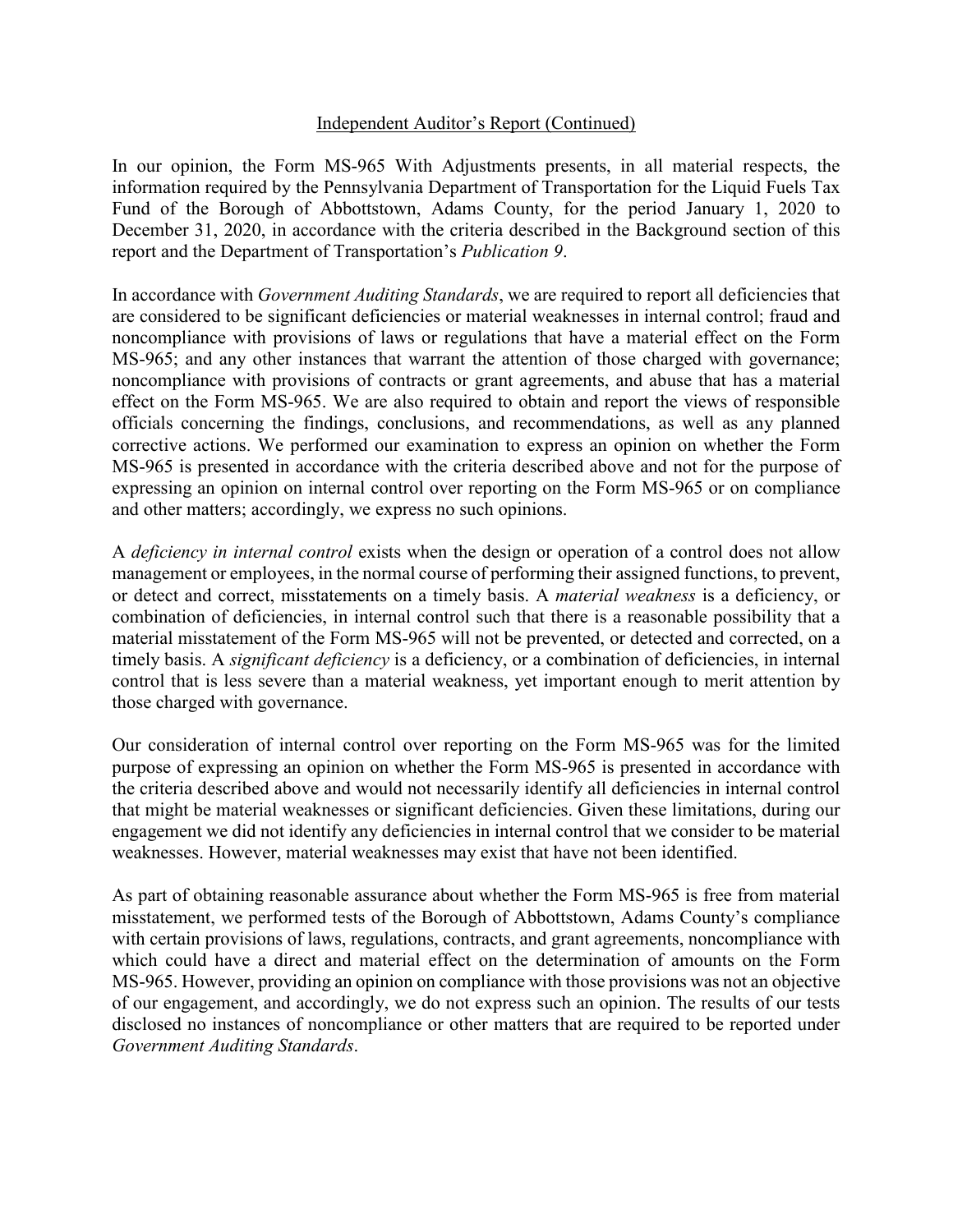#### Independent Auditor's Report (Continued)

The purpose of this report is to determine whether the municipality's Liquid Fuels Tax Fund money is spent in accordance with the laws and regulations identified in the Background section of this report and the Department of Transportation's *Publication 9*. This report is not suitable for any other purpose.

We appreciate the courtesy extended by the Borough of Abbottstown, Adams County, to us during the course of our examination. If you have any questions, please feel free to contact the Bureau of County Audits at 717-787-1363.

Timothy L. DeFoor

May 21, 2021 Timothy L. DeFoor Auditor General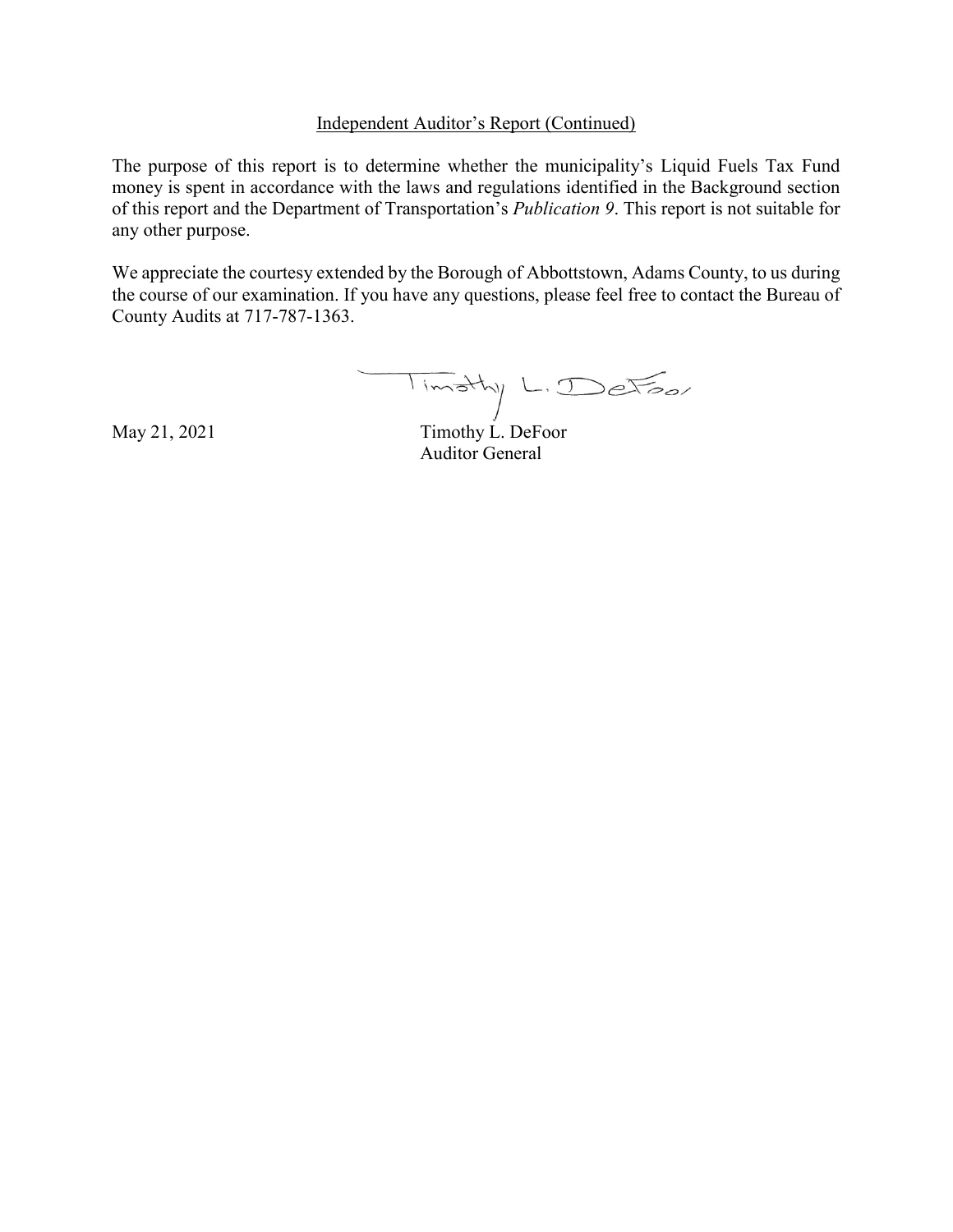# **CONTENTS**

|                           | Page |
|---------------------------|------|
|                           |      |
| <b>Financial Section:</b> |      |
|                           |      |
|                           |      |
|                           |      |
|                           |      |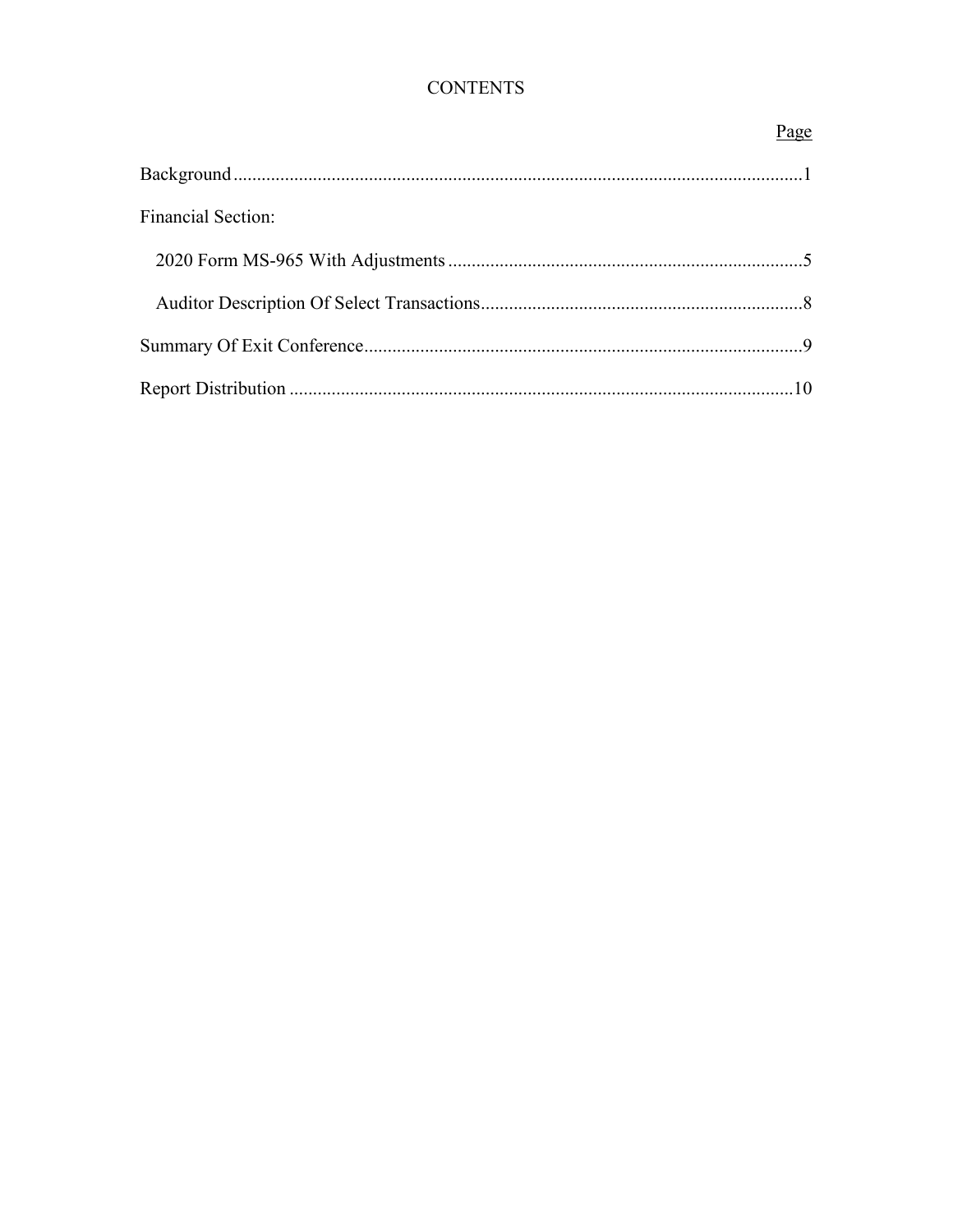#### **Background**

The Liquid Fuels Tax Municipal Allocation Law, Act 655 of 1956, as amended, (72 P.S. § 2615.5 et sec.), provides municipalities other than counties (townships, boroughs, cities, towns, home rule, and optional plan governments) with an annual allocation of liquid fuels taxes from the state's Motor License Fund to be used for the maintenance and repair of streets, roads, and bridges for which the municipality is responsible. The allocation of these funds to municipalities is based: (1) 50 percent on the municipality's proportion of local road mileage to the total local road mileage in the state, and (2) 50 percent on the proportion of a municipality's population to the total population in the state.

*The Vehicle Code*, Title 75 P.S. § 9511, provides municipalities with annual maintenance payments to be received from the Motor License Fund for functionally local highways that were transferred to a municipality from the Commonwealth of Pennsylvania.

Each municipality must deposit the allocation of Liquid Fuels Tax funds and annual maintenance payments that it receives into a special fund called either the Municipal Liquid Fuels Tax Fund or State Fund. A municipality may not deposit any other monies into this fund except when the municipality does not have enough money in the special fund to meet the payments called for by its current annual budget for road and bridge purposes. In such a case, the municipality may borrow money or transfer money from its General Fund to its Liquid Fuels Tax Fund.

The Department of Transportation has been given the regulatory authority for the administration of these funds. Department of Transportation's *Publication 9* includes the policies and procedures for the administration of Act 655, as amended, and the Liquid Fuels Tax Fund money. However, if there is a difference between *Publication 9* and any legislation, the legislation shall govern.

To qualify for the annual allocation of Liquid Fuels Tax funds, *Publication 9* indicates that each municipality shall:

- 1. Submit annual reports (MS-965, Actual Use Report, MS-965P, Project and Miscellaneous Receipts, and MS-965S, Record of Checks).
- 2. Make deposits and payments or expenditures in compliance with Act 655 of 1956, as amended. Failure to do so may result in not receiving allocations from PennDOT until all discrepancies are resolved. *Publication 9*, Section 2.6, includes information about investing Liquid Fuels Tax monies, using loan or bond proceeds, and types of receipts into the Liquid Fuels Tax Fund.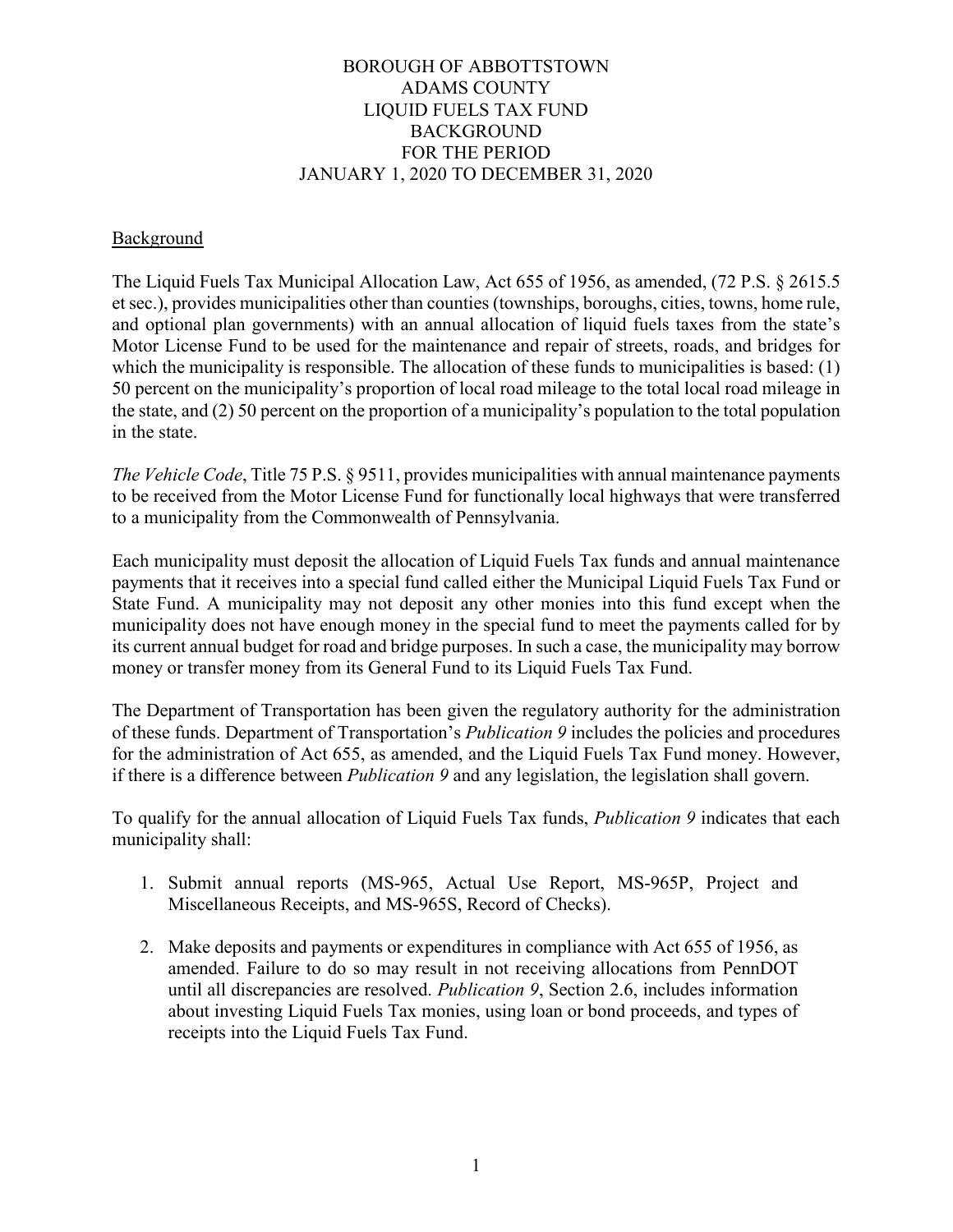# Background (Continued)

- 3. Submit the Pennsylvania Department of Community and Economic Development's (DCED) Report of Elected and Appointed Officials by January  $31<sup>st</sup>$  and the Survey of Financial Condition By March 15th.
- 4. Ensure resolution of all Contractor Responsibility Program (CRP) holds and blocks imposed by the Department of Revenue and the Department of Labor and Industry.
- 5. Ensure resolution of all reimbursements required as a result of audits performed by the Department of the Auditor General or monitoring reviews performed by the Department of Transportation's Financial Consultants.

# *Criteria*

The criteria for the Form MS-965 With Adjustment are described below.

Section 1 of Form MS-965 With Adjustments provides a summary of Liquid Fuels Tax Fund expenditures by category. Categories requiring explanation include:

• Major equipment purchases are purchases of road machinery and road equipment with varying yearly costs in excess of the amounts indicated below:

| 2017        | 2018        | 2019        | 2020        |
|-------------|-------------|-------------|-------------|
| \$10,700.00 | \$10,900.00 | \$11,100.00 | \$11,300.00 |

• Minor equipment purchases are purchases of road machinery and road equipment with varying yearly costs that are less than or equal to the amounts indicated below:

| 2017        | 2018        | 2019        | 2020        |
|-------------|-------------|-------------|-------------|
| \$10,700.00 | \$10,900.00 | \$11,100.00 | \$11,300.00 |

• Agility projects are exchanges of services with the Department of Transportation.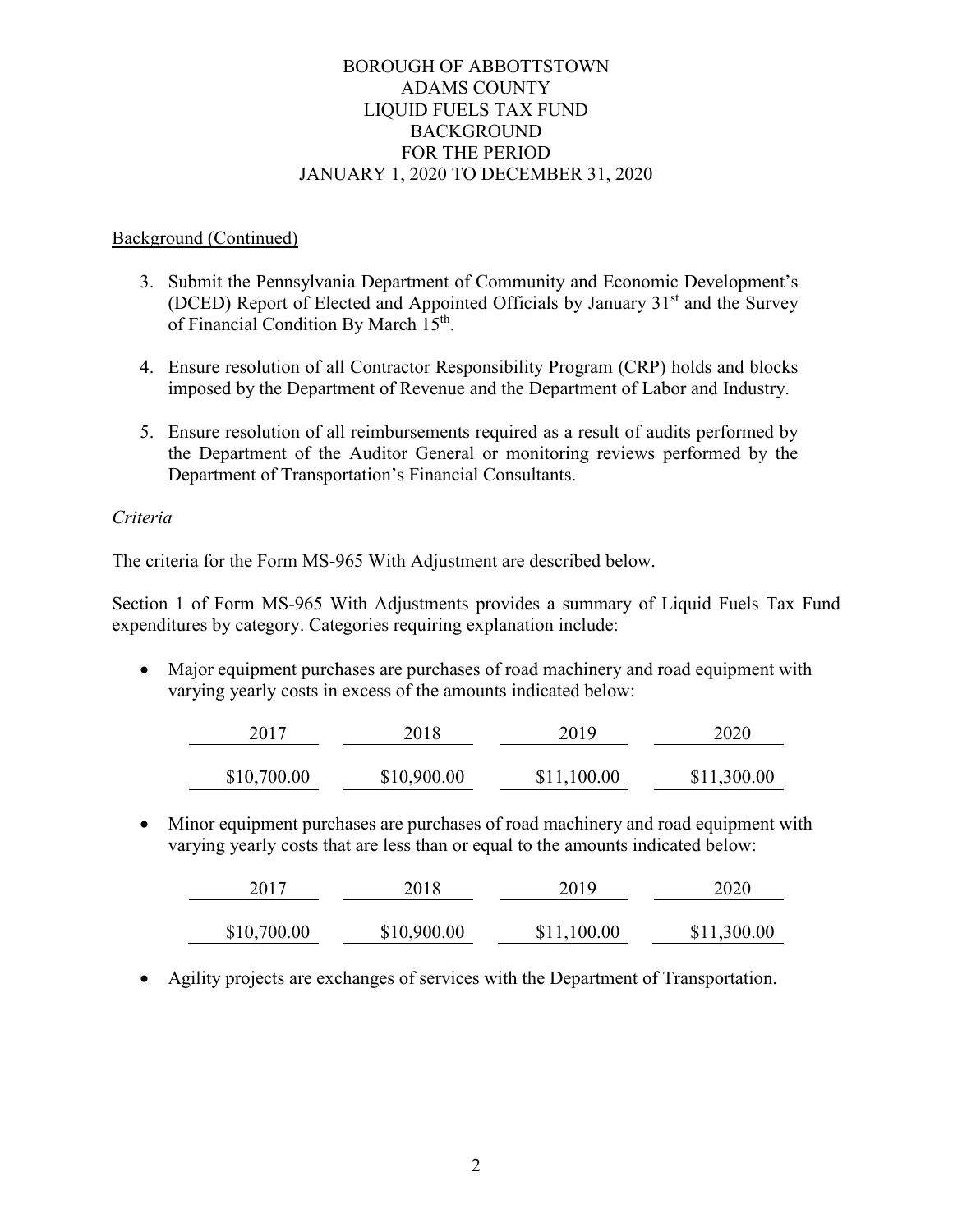#### Background (Continued)

Section 2 of Form MS-965 With Adjustments provides information on the fund balance. Categories requiring explanation include:

- The state allocation is available from the Department of Transportation in March of each year. The amount the municipality receives is based half on its population and half on its road mileage.
- Municipalities that transferred roads from the Commonwealth of Pennsylvania to the municipality through the Highway Transfer Program receive annual turnback allocations in March of each year from the Department of Transportation. Turnback allocations are based on the mileage of the roads transferred.
- Expenditures include the total transferred from Section 1.

Section 3 of Form MS-965 With Adjustments determines if the municipality expended Liquid Fuels Tax Fund money in excess of the permissible amount for equipment and the balance that the municipality may carry forward for the purchase of equipment to the subsequent year.

Department of Transportation *Publication 9* requires that the amount expended for equipment purchases in a given year not exceed the sum of the equipment balance carried forward from the previous year and 20 percent of the current year's Liquid Fuels Tax Fund allocation and, if applicable, 20 percent of the turnback allocation plus other Department of Transportation approved adjustments.

If the municipality spent in excess of the amount listed on Line 4, the excess must be reimbursed to the Liquid Fuels Tax Fund.

The equipment balance to be carried forward for the subsequent year is the lesser of the amount on Line 6 or the ending fund balance on Line 6 of Section 2, but not less than zero.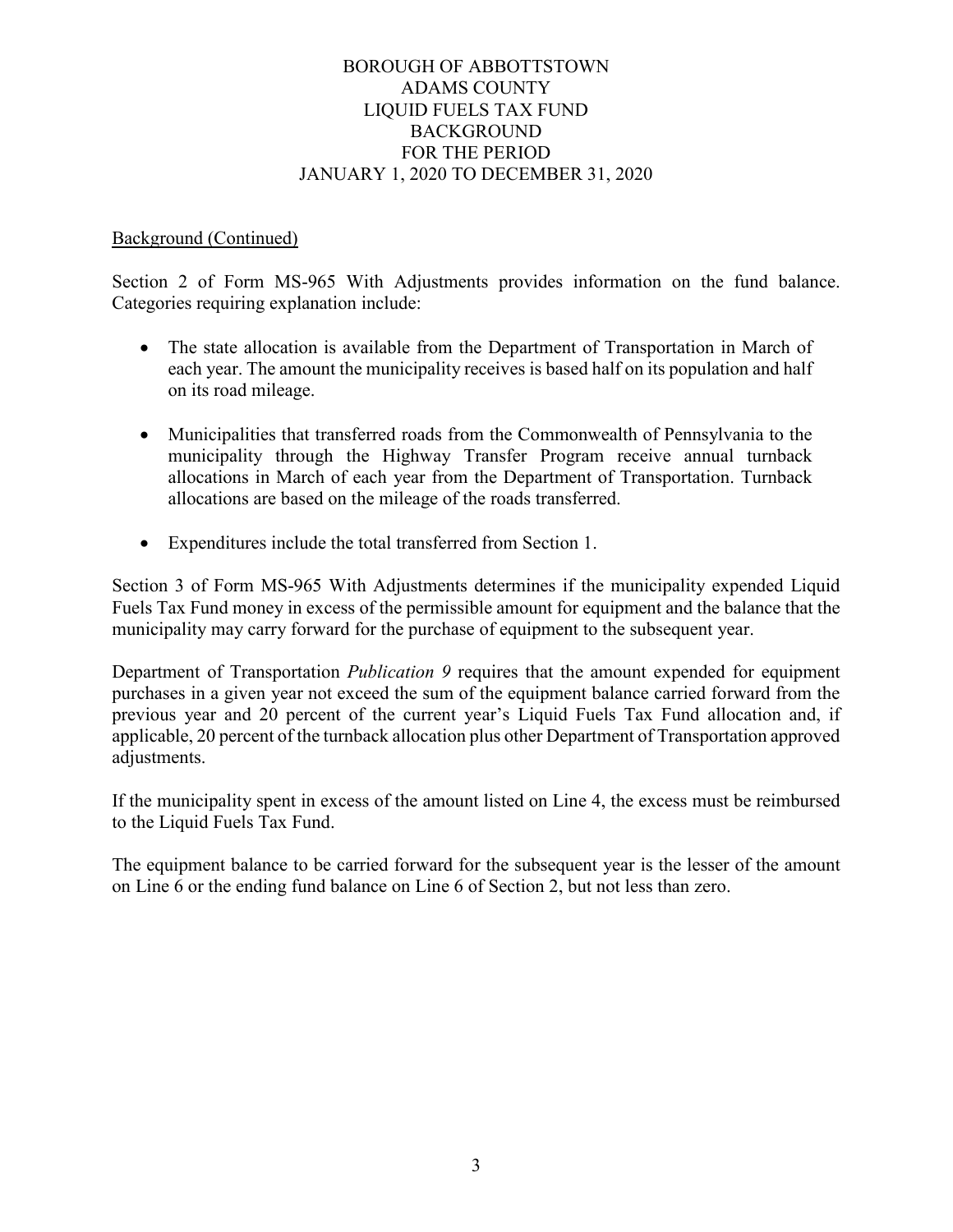#### Background (Continued)

#### *Basis of Presentation*

The financial activities of the municipality are accounted for in separate funds. The Liquid Fuels Tax Fund is used to account for state aid revenues from the Pennsylvania Department of Transportation used primarily for building and improving local roads and bridges. The Form MS-965 has been prepared in accordance with reporting requirements prescribed by the Pennsylvania Department of Transportation as a result of the Fuels Tax Act 655, dated 1956 and as amended, which does not constitute a complete presentation of the entity's assets, liabilities, expenses, and fund balance. Accordingly, the presentation of Form MS-965 With Adjustments is restricted to the Liquid Fuels Tax Fund, which represents a segment of the entity.

#### *Basis Of Accounting*

The accompanying Form MS-965 With Adjustments is prepared in accordance with reporting requirements prescribed by the Pennsylvania Department of Transportation. Under this method, revenues are recognized when received and expenditures are recorded when paid.

#### *General Fixed Assets*

General fixed assets are recognized as expenditures at the time of purchase. No depreciation has been provided on the heavy equipment used to maintain and repair roads and bridges.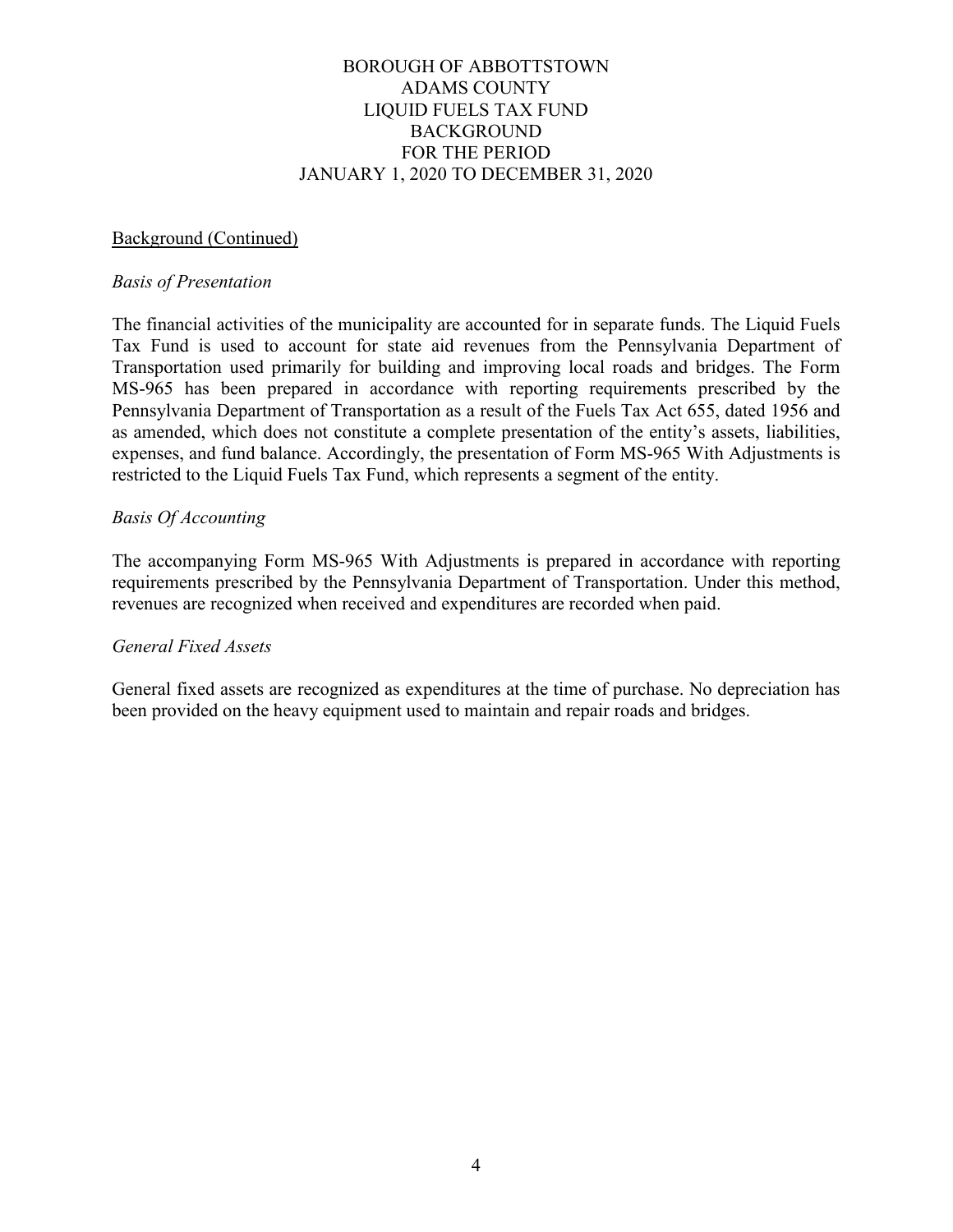# BOROUGH OF ABBOTTSTOWN ADAMS COUNTY LIQUID FUELS TAX FUND 2020 FORM MS-965 – SECTION 1 WITH ADJUSTMENTS

| <b>Expenditure Summary</b>         | Reported | Adjustments | Adjusted<br>Amount |
|------------------------------------|----------|-------------|--------------------|
| Minor equipment purchases          | \$       | \$          | \$                 |
| Computer/Computer related training |          |             |                    |
| Major equipment purchases          |          |             |                    |
| Agility projects                   |          |             |                    |
| Cleaning streets and gutters       |          |             |                    |
| Winter maintenance services        |          |             |                    |
| Traffic control devices            |          |             |                    |
| Street lighting                    |          |             |                    |
| Storm sewers and drains            |          |             |                    |
| Repairs of tools and machinery     |          |             |                    |
| Maintenance and repair of          |          |             |                    |
| roads and bridges                  |          |             |                    |
| Highway construction and           |          |             |                    |
| rebuilding projects                |          |             |                    |
| Miscellaneous                      | 80.00    |             | 80.00              |
| Total (To Section 2, Line 5)       | 80.00    |             | 80.00              |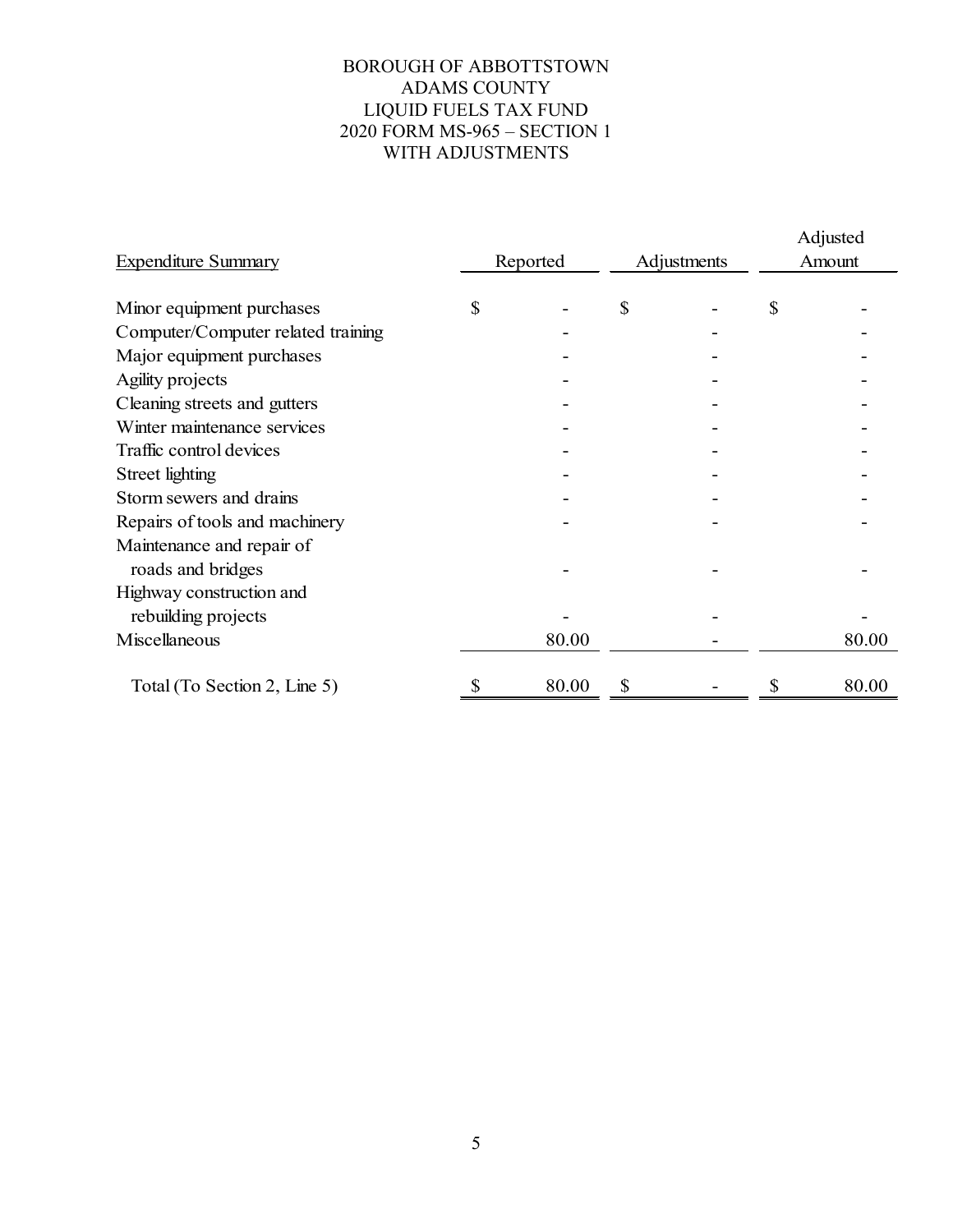# BOROUGH OF ABBOTTSTOWN ADAMS COUNTY LIQUID FUELS TAX FUND 2020 FORM MS-965 – SECTION 2 WITH ADJUSTMENTS

| Fund Balance                  |    | Reported  | Adjustments |  | Adjusted<br>Amount |           |
|-------------------------------|----|-----------|-------------|--|--------------------|-----------|
|                               |    |           |             |  |                    |           |
| 1. Balance, January 1, 2020   | \$ | 37,270.90 | \$          |  | \$                 | 37,270.90 |
| Receipts:                     |    |           |             |  |                    |           |
| 2. State allocation           |    | 34,916.77 |             |  |                    | 34,916.77 |
| 2a. Turnback allocation       |    |           |             |  |                    |           |
| 2b. Interest on investments   |    | 125.76    |             |  |                    | 125.76    |
| 2c. Miscellaneous             |    |           |             |  |                    |           |
|                               |    |           |             |  |                    |           |
| 3. Total receipts             |    | 35,042.53 |             |  |                    | 35,042.53 |
| 4. Total funds available      |    | 72,313.43 |             |  |                    | 72,313.43 |
| 5. Expenditures (Section 1)   |    | 80.00     |             |  |                    | 80.00     |
| 6. Balance, December 31, 2020 | \$ | 72,233.43 | \$          |  | \$                 | 72,233.43 |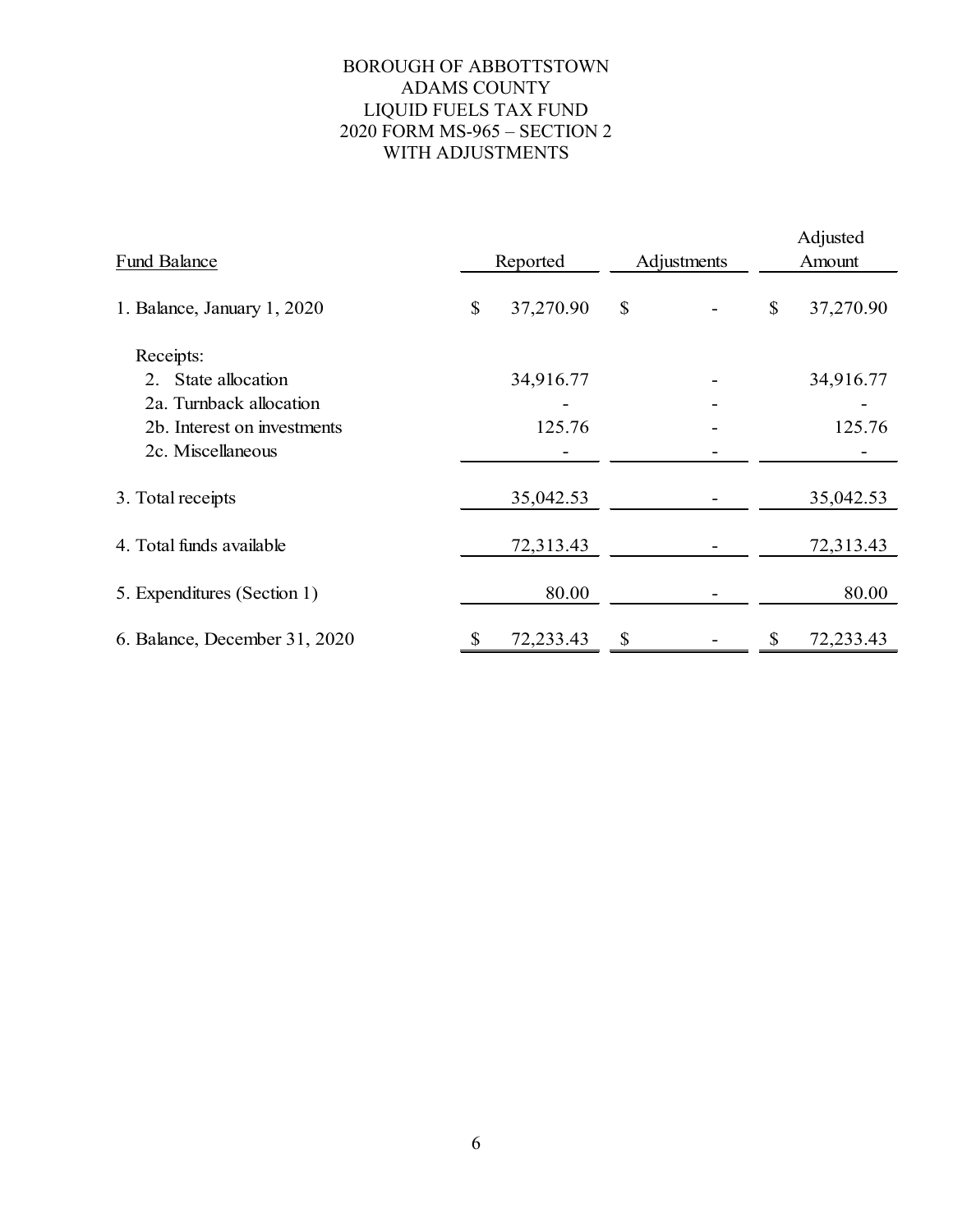# BOROUGH OF ABBOTTSTOWN ADAMS COUNTY LIQUID FUELS TAX FUND 2020 FORM MS-965 – SECTION 3 WITH ADJUSTMENTS

| <b>Equipment Balance</b>                                                                                                    | Reported |           | Adjustments |  | Adjusted<br>Amount |           |
|-----------------------------------------------------------------------------------------------------------------------------|----------|-----------|-------------|--|--------------------|-----------|
| 1. Prior year equipment balance                                                                                             | \$       | 8,553.17  | \$          |  | \$                 | 8,553.17  |
| 2. Add: Current year equipment allocation<br>$(20\% \text{ of Lines } 2 + 2a, \text{Section } 2)$                           |          | 6,983.35  |             |  |                    | 6,983.35  |
| 3. PENNDOT approved<br>adjustments                                                                                          |          |           |             |  |                    |           |
| 4. Total funds available for<br>equipment acquisition                                                                       |          | 15,536.52 |             |  |                    | 15,536.52 |
| 5. Less: Major equipment<br>expenditures                                                                                    |          |           |             |  |                    |           |
| 6. Remainder                                                                                                                |          | 15,536.52 |             |  |                    | 15,536.52 |
| 7. Equipment balance available<br>for subsequent year (Lesser<br>of Line 6 or Section 2 balance,<br>but not less than zero) | \$       | 15,536.52 | \$          |  | S                  | 15,536.52 |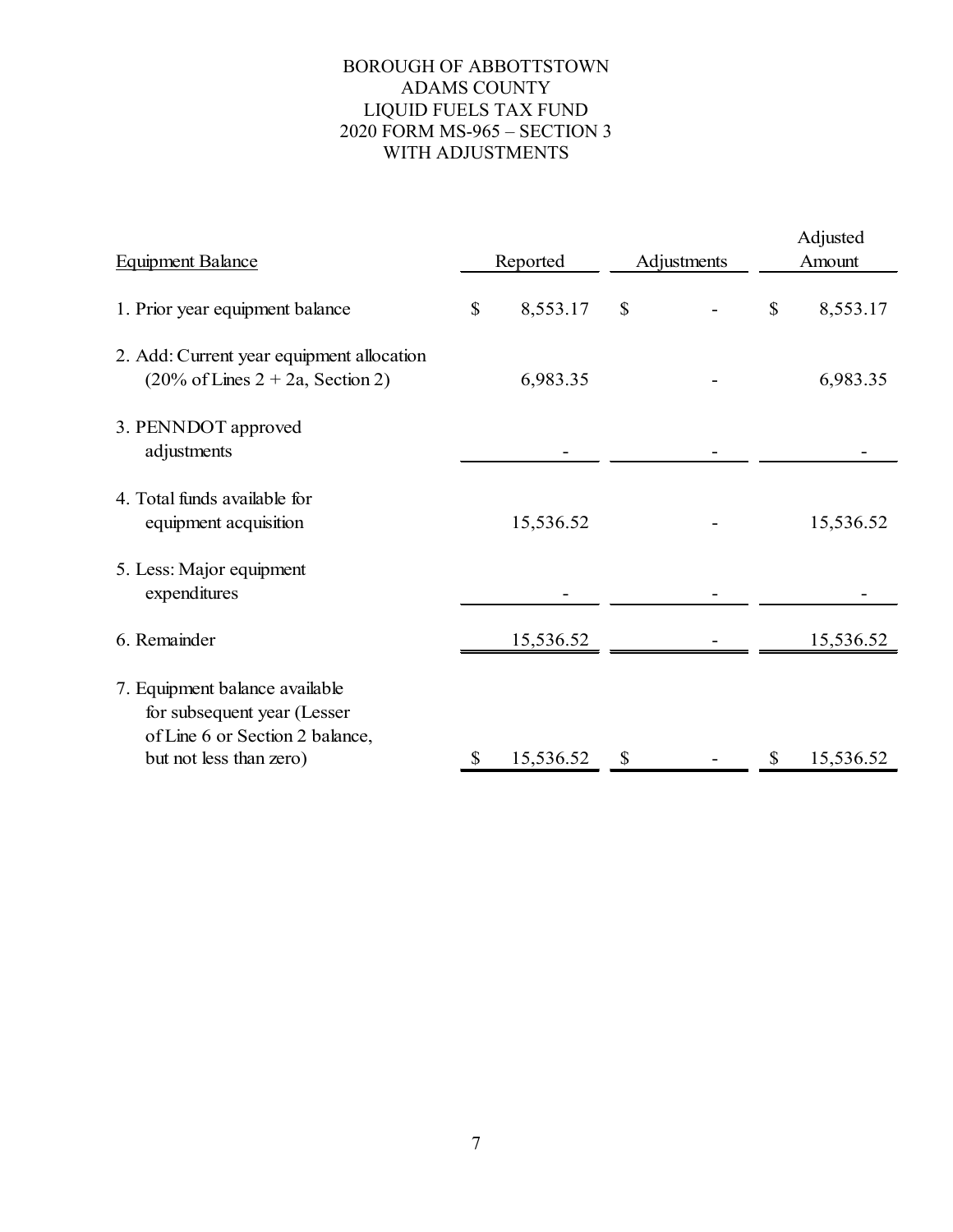# BOROUGH OF ABBOTTSTOWN ADAMS COUNTY LIQUID FUELS TAX FUND AUDITOR DESCRIPTION OF SELECT TRANSACTIONS FOR THE PERIOD JANUARY 1, 2020 TO DECEMBER 31, 2020

The following information relates to certain types of transactions for which the Pennsylvania Department of Transportation requested that we provide additional detail.

# Miscellaneous Expenditures

On May 20, 2020, the municipality expended \$80.00 from the Liquid Fuels Tax Fund for bank service charges.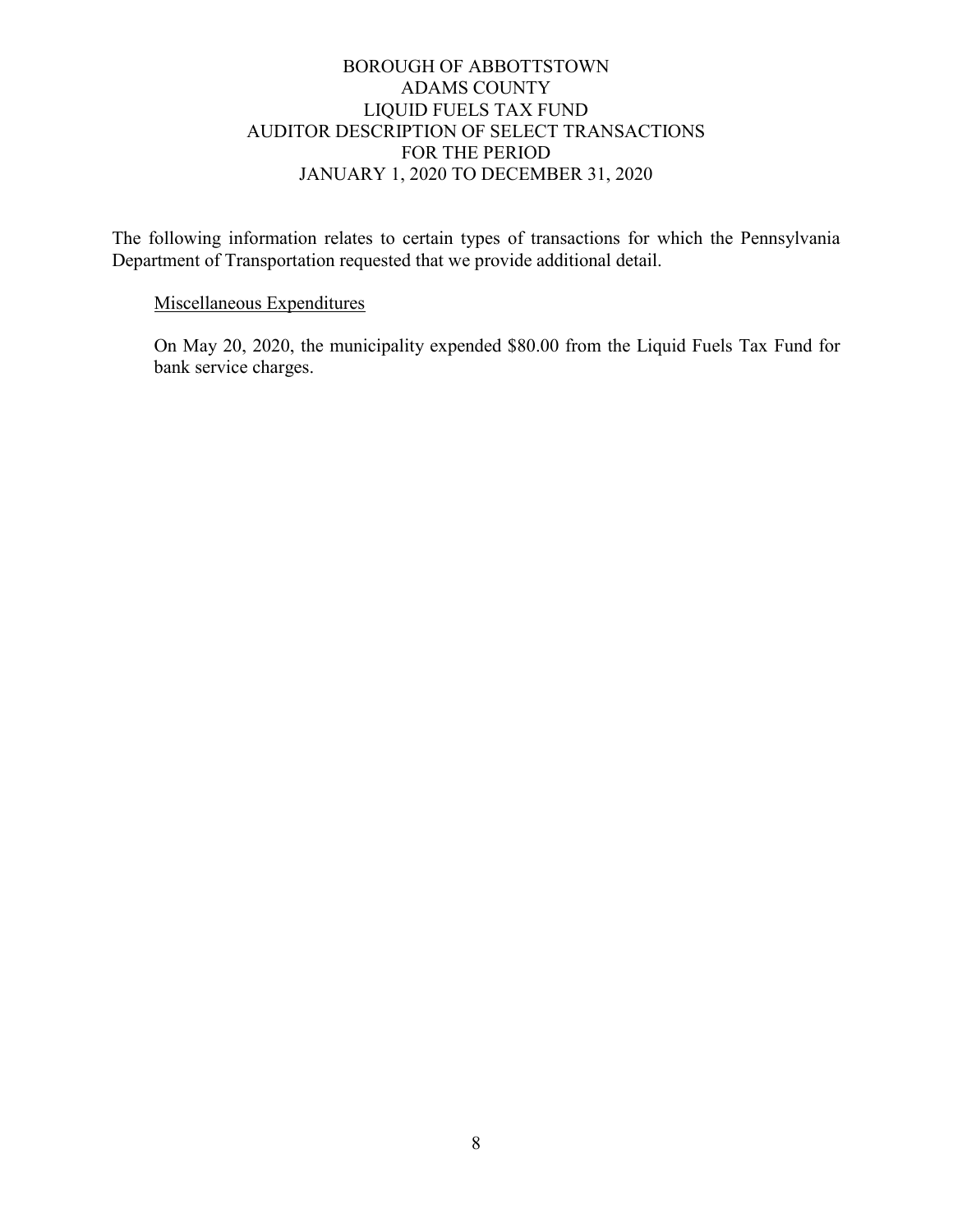# BOROUGH OF ABBOTTSTOWN ADAMS COUNTY LIQUID FUELS TAX FUND SUMMARY OF EXIT CONFERENCE FOR THE PERIOD JANUARY 1, 2020 TO DECEMBER 31, 2020

An exit conference was held April 20, 2021. Those participating were:

# BOROUGH OF ABBOTTSTOWN

Mr. David Bolton, Borough Manager

# DEPARTMENT OF THE AUDITOR GENERAL

Mr. Ryan W. Shrauder, Auditor

The results of the examination were presented and discussed in their entirety.